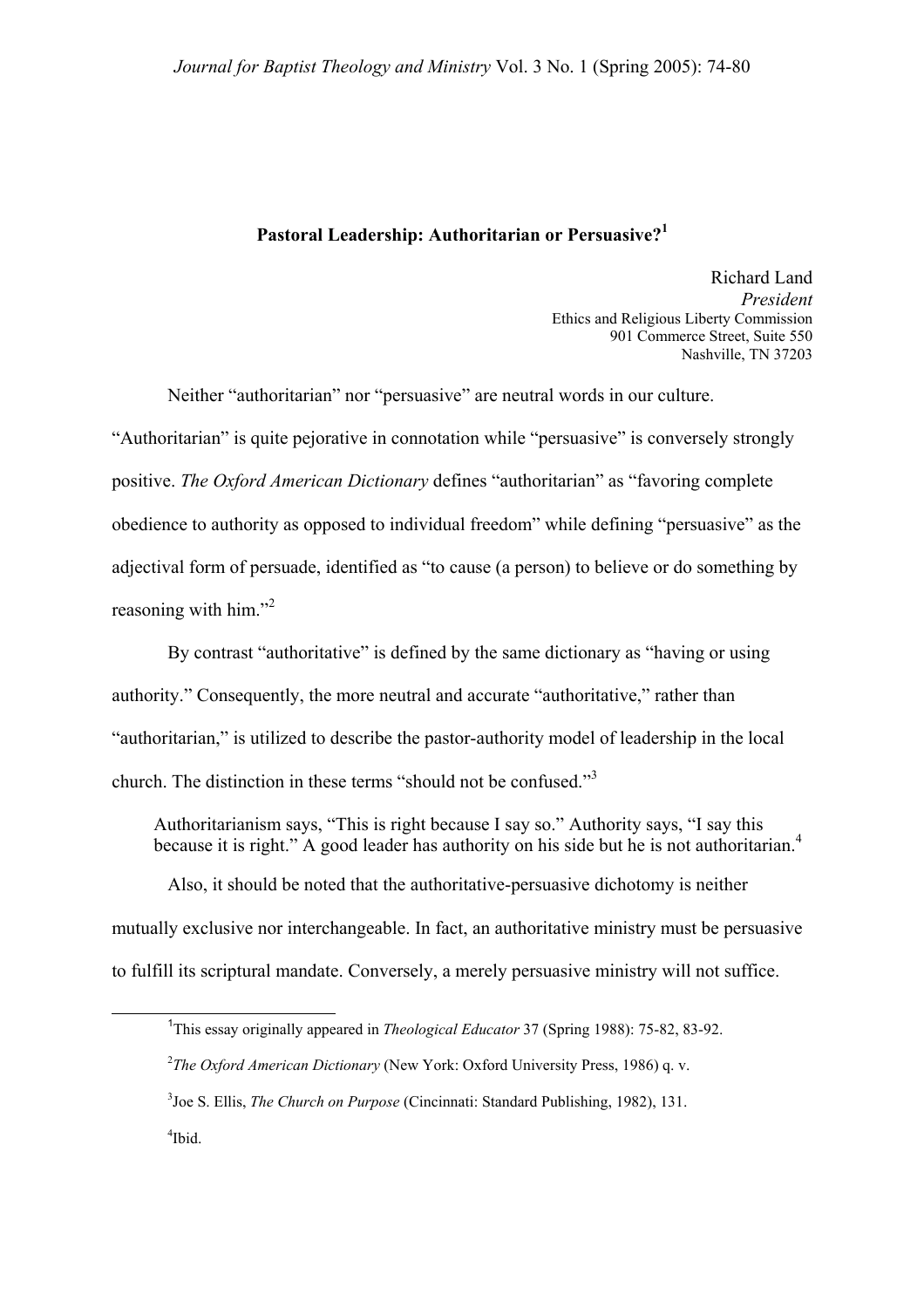Any serious Southern Baptist discussion of the basis, nature, and style of pastoral leadership in the local church must commence with an examination of the New Testament text. Ultimately, sound, accurate theology will be based on exegesis. The concept of authority is inextricably interwoven into the text of the New Testament.<sup>[5](#page-1-0)</sup> For instance, it speaks of pastoral leadership as "taking the oversight" (1 Pet. 5:2) and "them which have the rule over you" (Heb. 13:7). The rebellion of many Christians against such concepts of pastoral authority often arises out of modern secular understandings of authority and leadership.

Christ, however, made it clear to his followers that his definition of authoritative

leadership departed radically from the natural world's experience.

You know that the rulers of the Gentiles lord it over them, and their high officials exercise authority over them. Not so with you. Instead, whoever wants to become great among you must be your servant, and whoever wants to be first must be your slave—just as the Son of Man did not come to be served, but to serve, and to give his life as a ransom for many. $6$ 

Authoritative leadership in the Christian context is to be neither arrogant nor

dictatorial. It is to be authoritative, but not autonomous. The pastoral leader must have

learned submission in the school of  $Christ<sup>7</sup>$  $Christ<sup>7</sup>$  $Christ<sup>7</sup>$  and he must also remember that he serves the

Lord,not himself. $8$ 

Is the pastoral leadership in the church authoritative? In the letter to the Hebrews, the

wording is clear:

Remember them which have the rule over you, who have spoken unto you the word of God: Obey them that have the rule over you, and submit yourselves: for they watch for your souls (Heb. 13:7, 17).

<span id="page-1-3"></span>8 Fred Smith, *Learning to Lead* (Carol Stream, IL: Christianity Today, 1986), 24-25.

 $\frac{1}{5}$ Cf. 1 Tim. 5:17, "*the elders that rule well."* Cf. also 1 Cor. 5:4-5 and Phil. 1:8-9, passages which, while admittedly dealing with apostolic authority, are clearly authoritative in leadership style.

<span id="page-1-2"></span><span id="page-1-1"></span><span id="page-1-0"></span><sup>6</sup> Matt. 20:25-28, *NIV.* Cf. also Luke 22:25; Mark 10:35-41.

<sup>7</sup> William D. Lawrence, "Distinctives of Christian Leader" *Bibliotheca Sacra* 144 (July-September, 1987): 318-19.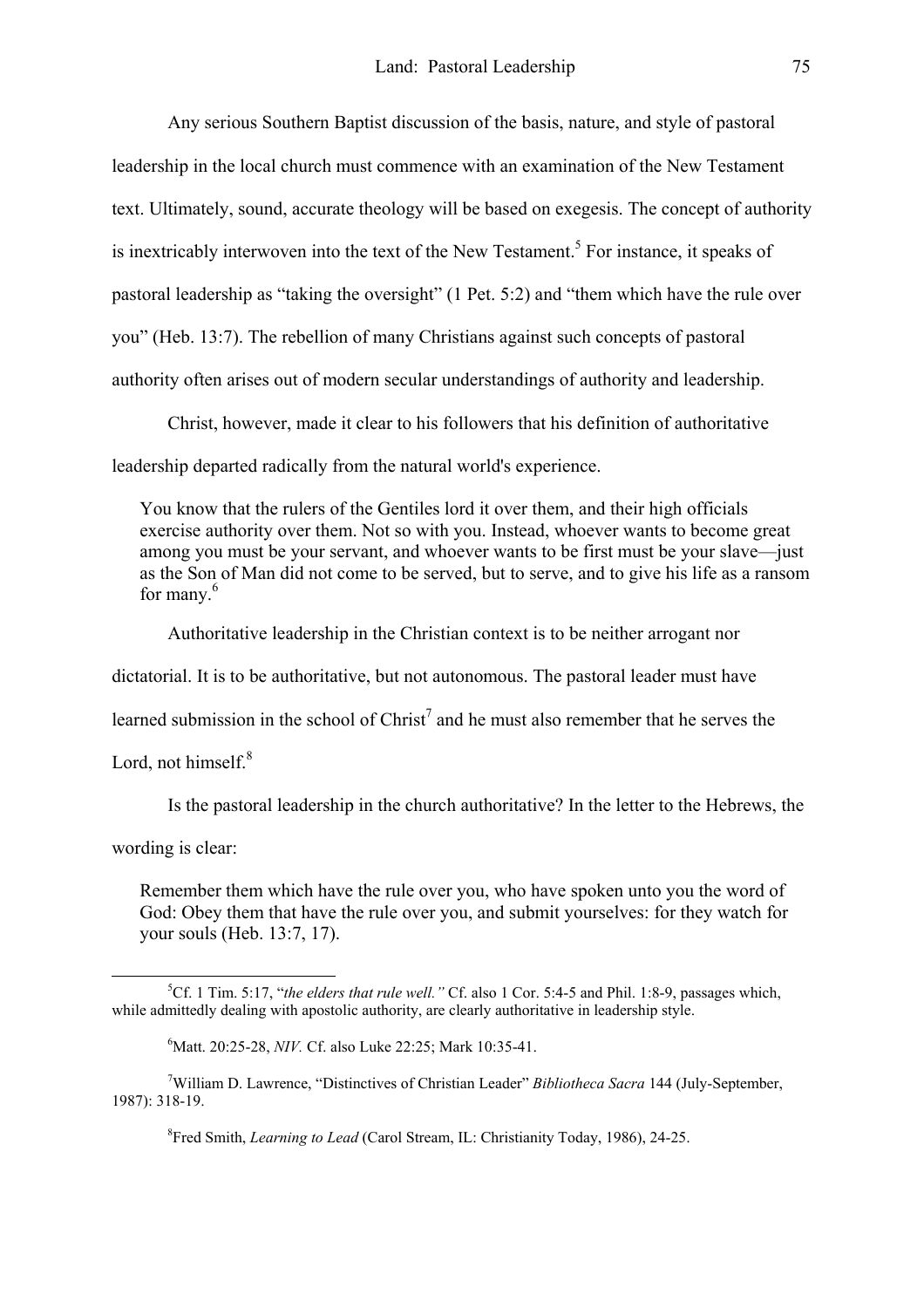The pastoral leadership "rules" and the members are to "submit themselves" (placing themselves under) their pastoral leadership.

Paul speaks of pastoral rule as a spiritual gift for ministry in Romans 12:8 where the root word  $\pi$ pointe interpretative translated "rule," means primarily "to lead and care for."<sup>[9](#page-2-0)</sup> In 1 Corinthians 12:28 he adds "governments" to his list of ministry gifts.<sup>10</sup> What does this mean? It means that the pastor, called by God, submissive to the Lordship of Christ, gifted by the Holy Spirit, and confirmed by vote of the local gathered assembly of believers is the authoritative leader. When the Bible speaks to the flock, as in Hebrews 13, the undershepherd's authority is underscored. When the under-shepherd is addressed, as in 1 Peter 5, the servant's heart is emphasized. The pastor is commanded to take "oversight," but not "as being lords over God's heritage, but being ensamples to the flock" (1 Pet. 5:1-3).

The real thrust of this passage as it delineates the duties, demeanour, and dignity of the church pastor is admirably and succinctly summarized as follows:

Three descriptive terms are employed in the N .T. to depict the role of the pastor. All three are used in this passage, though here two are used in verb form: (1) Elders *(presbuterosi,* Greek) is a term generically referring to a fully mature man. The respect accorded to an elderly man is transferred to the office of the pastor. The use of the word "elder" indicates profound respect and esteem for the office. (2) "Feed" the flock of God employs the Greek verb *poimaino,* which means "to shepherd." The nominal form of the word "elder" means "to shepherd." The word describes the spiritual ministries of the leader of the church. As pastor or shepherd, he is to feed, protect, guide, and pray for the flock of God. (3) "Taking the oversight" is a translation of the Greek *episkopountes,*  meaning "to oversee." The noun form *episkopos* is usually translated "bishop." The emphasis is upon the administrative responsibilities of the chief officer of the church. The terms are all synonymous in that they refer to the same office. They differ only in emphasis. These responsibilities are to be discharged willingly as an example *(tupoi,*  Greek) to the flock, and they are to be rendered due to constraint, due to the desire for inordinate gain, or due to the tyranny of being lords over God's people. The term "bishop" indicates strong leadership but not dictatorship. $<sup>11</sup>$  $<sup>11</sup>$  $<sup>11</sup>$ </sup>

<sup>9</sup>  ${}^9$ Cf. also 1 Thess. 5:12 where the same root word is translated as "over you in the Lord." Cf. also Lawrence, 325.

<span id="page-2-2"></span><span id="page-2-1"></span><span id="page-2-0"></span> $10$ The root word kuß $\epsilon$ oveote signifies "helmsman" or "director."

<sup>11</sup>*The Criswell Study Bible* ed. W. A. Criswell (Nashville: Thomas Nelson, 1979), 1456. Cf. also W. A. Criswell, *Creswell's Guidebook for Pastors* (Nashville: Broadman Press, 1980), 215-16 and W. A. Criswell, *The Doctrine of the Church* (Nashville: Convention Press, 1980), 68-72.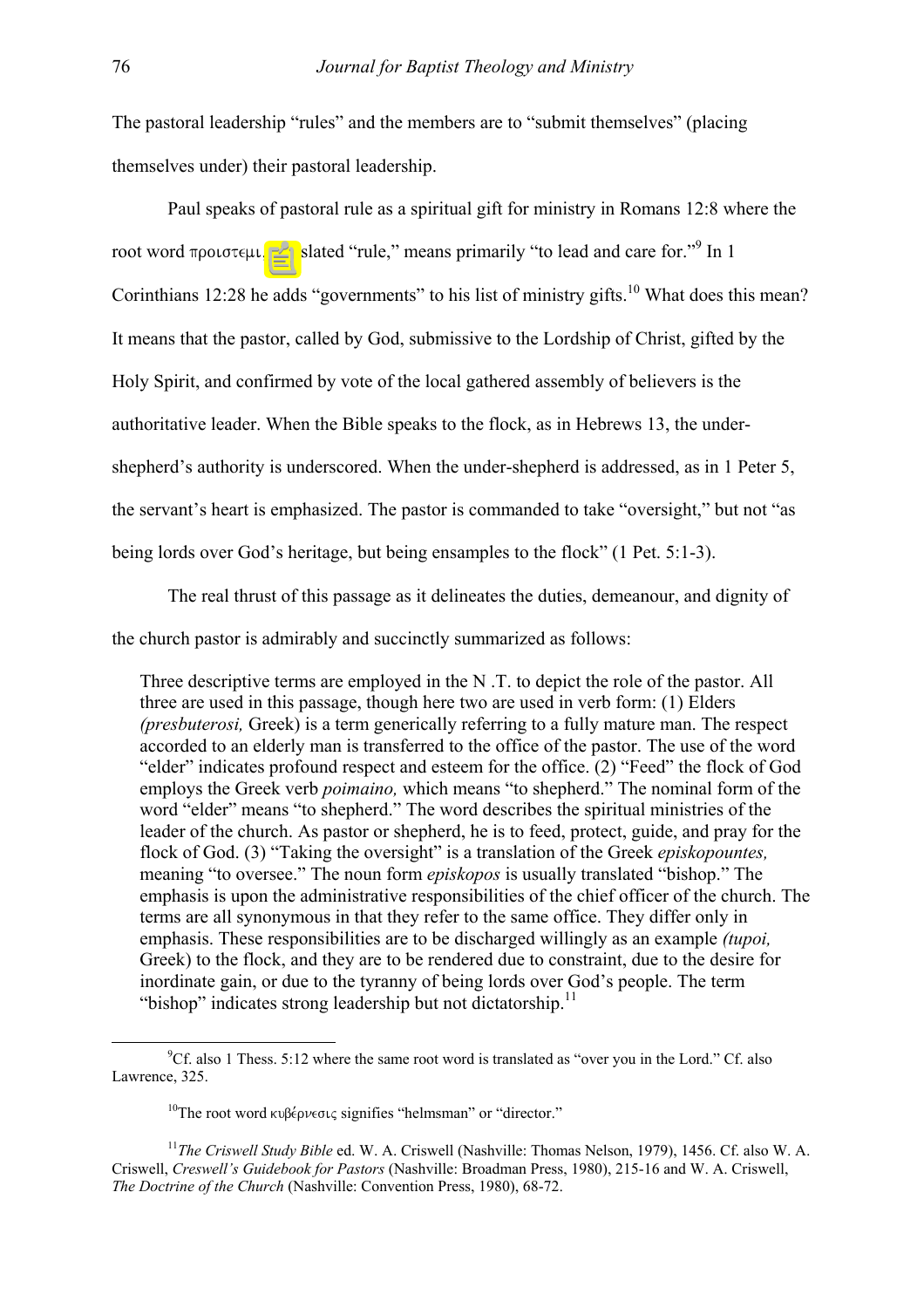First Peter 5 reflects Christ's teaching "that worldly conceptions of greatness and leadership cannot be carried over into His spiritual kingdom."<sup>12</sup> This revolutionary "authoritative" leadership is illustrated graphically by the following comparison of "natural" versus "spiritual" leadership:

| <b>NATURAL</b>                       | <b>SPIRITUAL</b>                  |
|--------------------------------------|-----------------------------------|
| Self-confident                       | Confident in God                  |
| Knows Men                            | Also knows God                    |
| Makes own decisions                  | Seeks to find God's will          |
| Ambitious                            | Self-effacing                     |
| Originates own methods               | Finds and follows God's methods   |
| Enjoys commanding others             | Delights to obey God              |
| Motivated by personal considerations | Motivated by love for God and man |
| Independent                          | God-dependent <sup>13</sup>       |

To put it somewhat differently, "the difference between secular leadership and Christian leadership does not lie in the absence of authority but in the attitude that motivates authority, the sanctified nature of ambition and motivation."<sup>[14](#page-3-2)</sup>

Does the pastor dictate and command the people to submit, moving forward without the counsel and advice of his people? By no means. The pastor, Peter reveals, must have a teachable spirit. The word "exhort" in 1 Peter 5:1 is the verb form of  $\pi \alpha \rho \alpha \kappa \lambda \eta \tau o \varsigma$ , meaning "the one called alongside," and meaning in its verb form "urging someone and reasoning with someone to follow a course of action." Peter is calling the pastors he addresses to heed and follow his teaching. The very same word is used in Romans 12:1 where Paul pleads (here the word is translated 'beseech') with the Roman Christians to follow his command to "present your bodies a living sacrifice."

Paul's pleading with Christians "brothers" to obey what it was legitimate for him as an apostle merely to command, illustrates graphically the extent to which all relationships—

<span id="page-3-0"></span>12J. Oswald Sanders, *Spiritual Leadership* (Chicago: Press, 1967), 13.

<span id="page-3-1"></span><sup>13</sup>lbid., 21.

<span id="page-3-2"></span><sup>&</sup>lt;sup>14</sup>Lawrence, 328.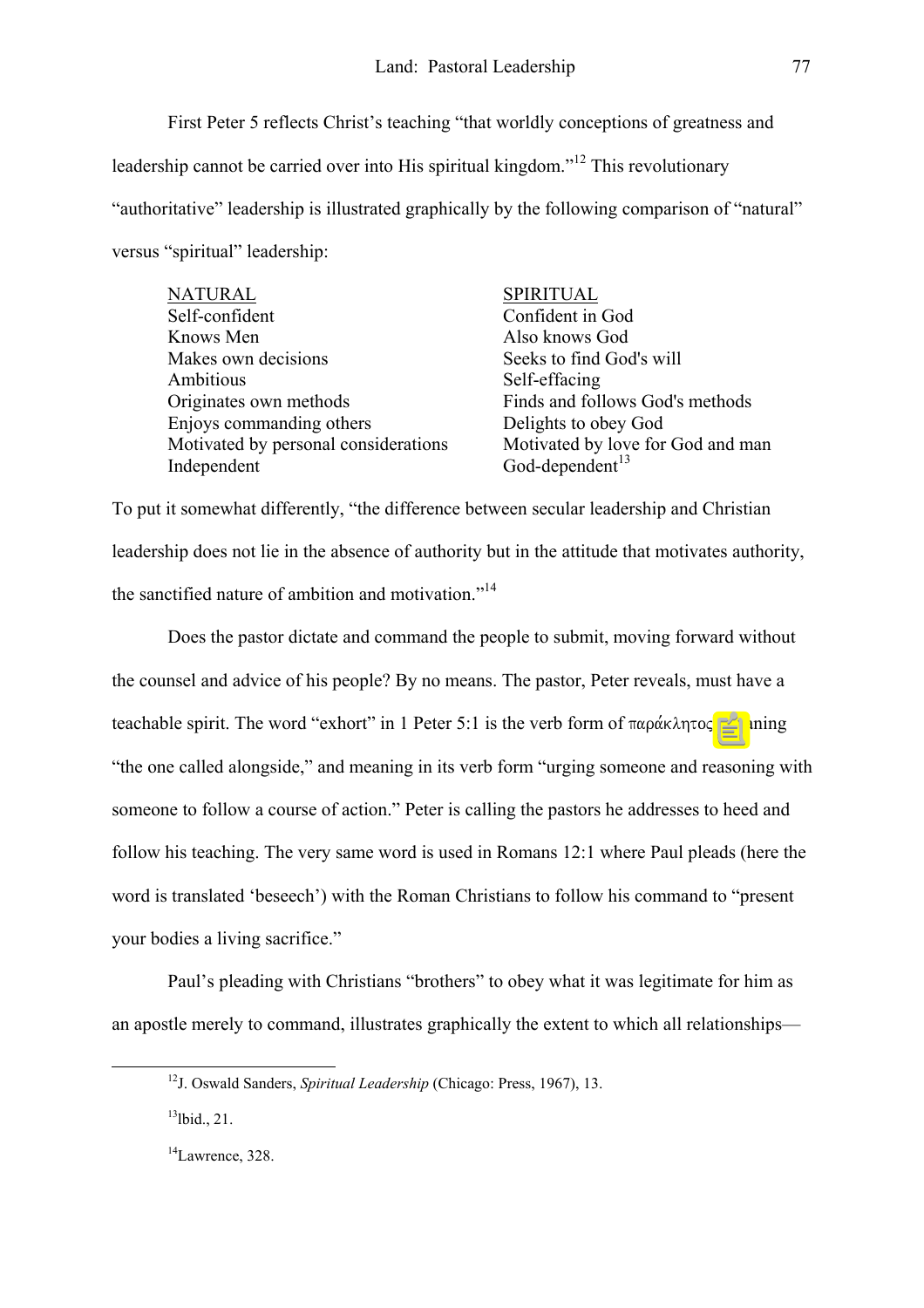including pastor-church member—are transformed by Jesus Christ. The New Testament pastor will assume his authoritative leadership role by feeding the flock and serving Christ through serving the people. He will be sensitive to their needs and will strive to be an inspiring and encouraging example to his flock, inspiring in them loyalty and trust.<sup>15</sup> The pastor who aspires to the divine standard for the pastoral office will, when invited to take up another task, decline with the words of George W. Truett in similar circumstances. His reply was, "No, I cannot come, for I have sought and found the shepherd's heart."<sup>16</sup>

It is clear that the mode and style of "authoritative" leadership follows is transformed by the teaching of Scripture and the reality of the Holy Spirit. The question remains, Who is in charge? The answer is that Christ is in charge and that He has left us a pattern of authority in every area of our lives, be it the state, the home, or the church.

Why is this so? The answer is that there will come a day when a pastor and his flock will disagree. They will have prayed together diligently and discussed it exhaustively, and still disagreement remains while a decision is urgently awaited. Who makes the decision? Some would say, "the one to whom it is most: in the absence of important." Who makes *that*  decision? Some would say, "No decision should be made until agreement is reached." Some decisions cannot be postponed without paralysis in the Lord's work. Who makes the decision? The pastor does and that is one of many reasons why James said, "Don't aim at adding to the number of teachers, my brothers, I beg you! Remember that we the verb form of who are teachers will be judged by a much higher standard."[17](#page-4-2)

<span id="page-4-0"></span><sup>&</sup>lt;sup>15</sup>The willingness of pastors to follow the lead of Paul when he urged the Corinthians to "Follow my example as I follow the example of Christ" (1 Cor. 11:1, NIV) is needed desperately in the churches of our day. The pastor must be an example before his people, encouraging and inspiring them, persuading them with his actions as well as his words.

<span id="page-4-1"></span><sup>16</sup>*Criswell's Guidebook,* 276.

<span id="page-4-2"></span><sup>17</sup>James 3:1, *Phillips.*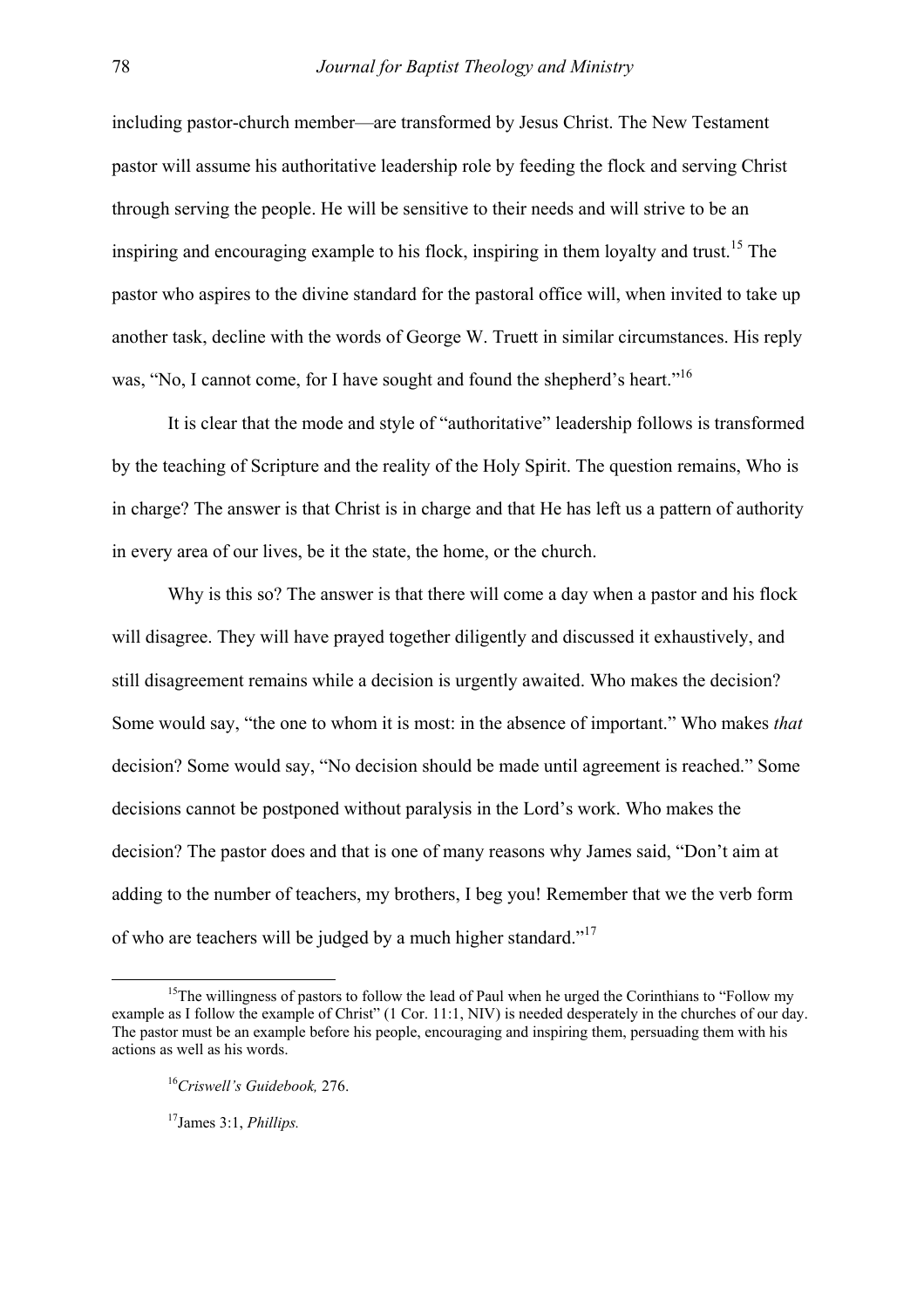The Epistle to Hebrews exhorts the church members to "obey" their "leaders and submit to their authority."<sup>18</sup> Why? "They keep watch over you as men who must give an account. Obey them so that their work will be a joy, not a burden, for that would be of no advantage to you.["19](#page-5-1) There is no such thing as a great, God-honoring church that is pastor-led and not deacon and people supported. There is also no such thing as a great God-honoring church that is deacon-led or congregation-led.

 One of the best-known and most successful practitioners of the pastoral office has described the various parts of the New Testament church and their successful relationship, or lack thereof, beautifully.

They are the preacher and the layman, the pulpit and the pew, the vocational and the avocational, the salaried and the unsalaried, the prophet and the people. Separated they are like two hemispheres that bleed themselves white. Together they are the strength and the power of the Lord. When they are one in Christ they make an unbeatable team. Like a pair of scissors—one blade will not work. Two are needed. They sharpen each other. Happy is the church that has a wonderful pastor. Blessed is the pastor who has a group of concentrated deacons whose hearts the Lord has touched. Marvelous is the life of the congregation when they can behold love and harmony in the two.<sup>20</sup>

It was my privilege for thirteen years (1977-1988) to be a member of a church pastored by perhaps the premier model of "authoritative" pastoral leadership in Southern Baptist life, W. A. Criswell. It is not the model I was reared with growing up in Southern Baptist churches. The contrast with what I had known as a member of the pew was vivid. Having experienced a variety of models, I am able to say enthusiastically that the "authoritative" pastoral model "looks right, feels right, and plays right." It breeds long pastorates, evangelistic growth, and large numbers of young people surrendered to special service.

<span id="page-5-1"></span> $19$ lbid.

<span id="page-5-2"></span><sup>20</sup>*Criswell's Guidebook*, 215.

<span id="page-5-0"></span>18Heb. 13:17, *NIV.*